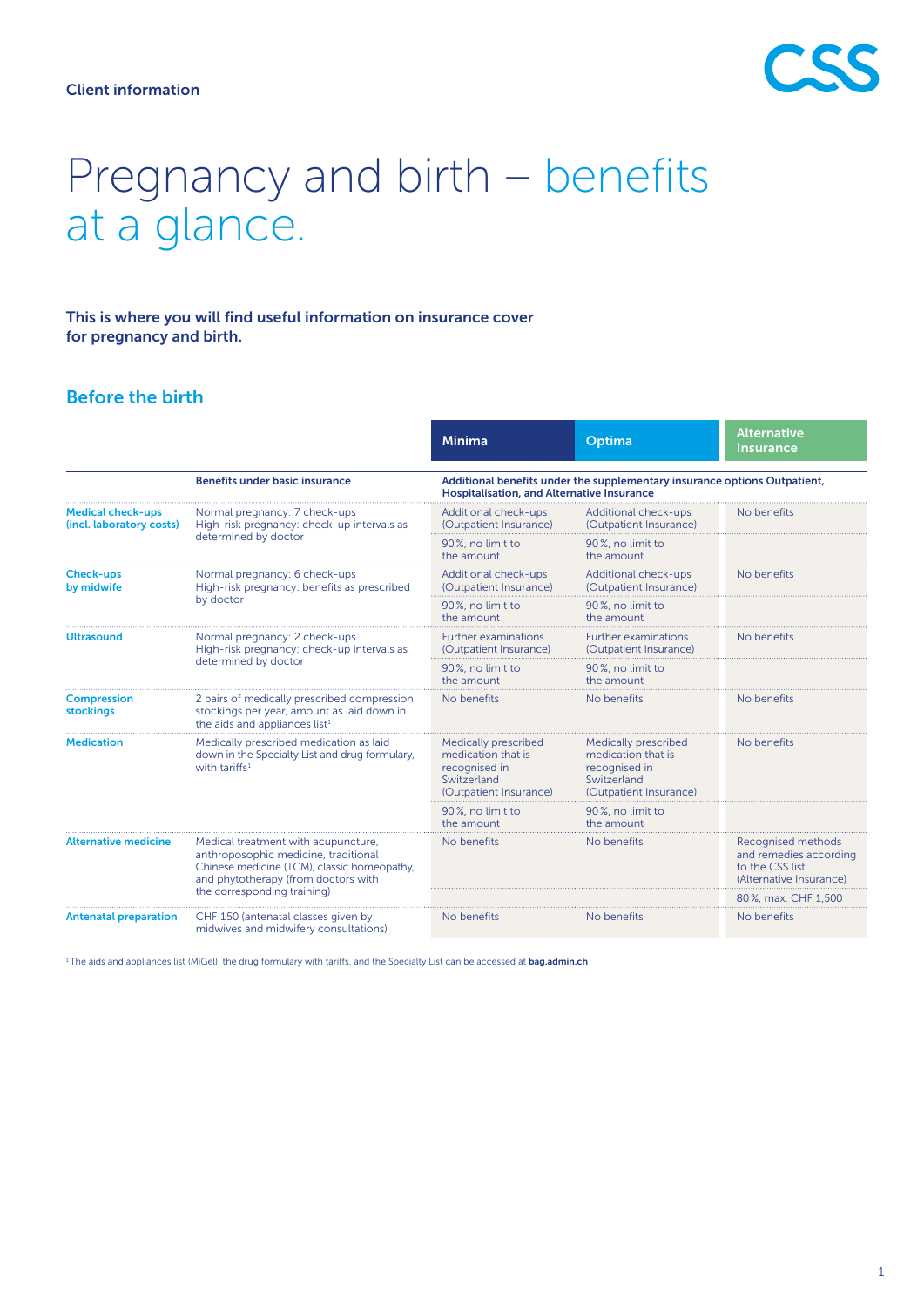# Birth

|                                                                                       |                                                                                                                                                                                                                     | <b>Minima</b>                                                                                                                  | Optima                                                                                                          | <b>Alternative</b><br><b>Insurance</b> |  |
|---------------------------------------------------------------------------------------|---------------------------------------------------------------------------------------------------------------------------------------------------------------------------------------------------------------------|--------------------------------------------------------------------------------------------------------------------------------|-----------------------------------------------------------------------------------------------------------------|----------------------------------------|--|
|                                                                                       | <b>Benefits under basic insurance</b>                                                                                                                                                                               | Additional benefits under the supplementary insurance options Outpatient,<br><b>Hospitalisation, and Alternative Insurance</b> |                                                                                                                 |                                        |  |
| <b>Birth and obstetric</b><br>support at home,<br>in hospital or at<br>a birth centre | Outpatient birth:<br>costs of doctor, midwife, medication<br>and aids<br>Inpatient birth:<br>general ward in a hospital or at a birth centre<br>in accordance with the hospital list for the<br>canton of residence | Outpatient birth at a<br>birth centre or at home<br>(Outpatient Insurance)                                                     | Outpatient birth at a<br>birth centre or at home<br>(Outpatient Insurance)                                      | No benefits                            |  |
|                                                                                       |                                                                                                                                                                                                                     | <b>CHF 1.000/birth</b>                                                                                                         | <b>CHF 1.500/birth</b>                                                                                          |                                        |  |
|                                                                                       |                                                                                                                                                                                                                     | Inpatient birth in a birth<br>centre <sup>2</sup> (Hospitalisation<br>Insurance)                                               | Inpatient birth in a birth<br>centre <sup>2</sup> (Hospitalisation<br>Insurance)                                | No benefits                            |  |
|                                                                                       |                                                                                                                                                                                                                     | CHF 1.000/birth                                                                                                                | CHF 1.000/birth                                                                                                 |                                        |  |
|                                                                                       |                                                                                                                                                                                                                     | Inpatient birth in hospital<br>(Hospitalisation<br>Insurance)                                                                  | Inpatient birth in hospital<br>(Hospitalisation<br>Insurance)                                                   | No benefits                            |  |
|                                                                                       |                                                                                                                                                                                                                     | Free choice of doctor<br>and ward co-payment<br>as per policy                                                                  | Free choice of doctor<br>and ward co-payment<br>as per policy                                                   |                                        |  |
| <b>Birth abroad in</b><br>an emergency<br>(e.g. premature birth)                      | General ward (Up to twice the tariff in the<br>canton of residence. In EU States.<br>the provisions laid down in the Bilateral<br>Agreements apply)                                                                 | More private ward and<br>free choice of doctor<br>(Outpatient Insurance)                                                       | More private ward and<br>free choice of doctor<br>(Outpatient Insurance)                                        | No benefits                            |  |
|                                                                                       |                                                                                                                                                                                                                     | Outpatient: 90%,<br>no limit to the amount<br>Inpatient: no limit to the<br>amount, co-payment<br>as per policy                | Outpatient: 90%,<br>no limit to the amount<br>Inpatient: no limit to the<br>amount, co-payment<br>as per policy |                                        |  |

<sup>2</sup> provided it is not on the list of hospitals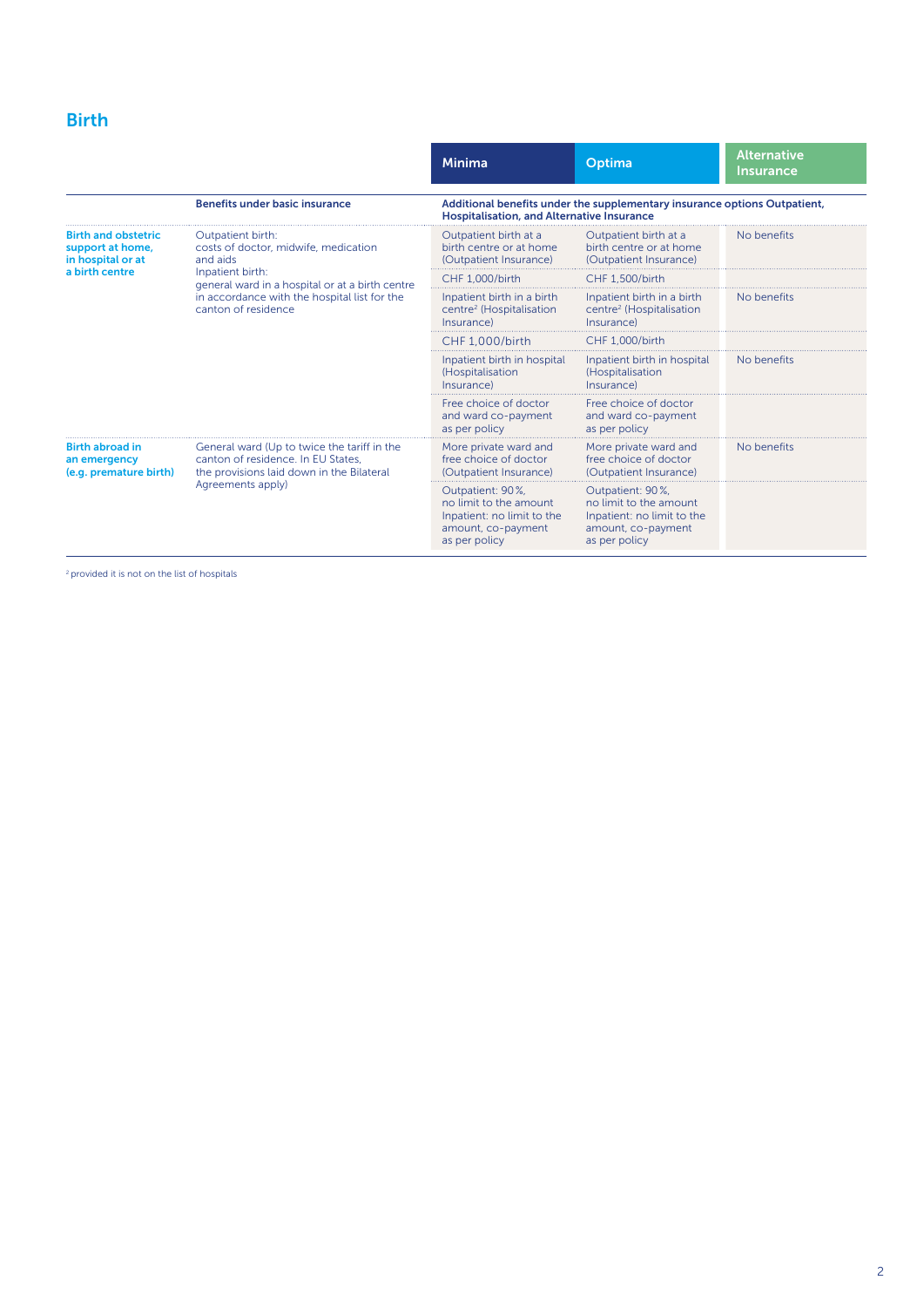## After the birth

|                                                                                            |                                                                                                                                                                                                                                                       | <b>Minima</b>                                                                                                                                       | Optima                                                                                                                                              | Alternative<br><b>Insurance</b> |  |
|--------------------------------------------------------------------------------------------|-------------------------------------------------------------------------------------------------------------------------------------------------------------------------------------------------------------------------------------------------------|-----------------------------------------------------------------------------------------------------------------------------------------------------|-----------------------------------------------------------------------------------------------------------------------------------------------------|---------------------------------|--|
|                                                                                            | <b>Benefits under basic insurance</b>                                                                                                                                                                                                                 | Additional benefits under the supplementary insurance options Outpatient,<br><b>Hospitalisation, and Alternative Insurance</b>                      |                                                                                                                                                     |                                 |  |
| <b>Check-ups</b>                                                                           | One medical examination between 6 and<br>10 weeks after the birth<br>One examination by a midwife up to<br>10 weeks after the birth                                                                                                                   | No benefits                                                                                                                                         | No benefits                                                                                                                                         | No benefits                     |  |
| <b>Hospital</b><br>accommodation,<br>initial examination<br>and care costs<br>for newborns | Benefits paid from the mother's insurance<br>for healthy newborns immediately after the<br>birth (lying-in)                                                                                                                                           | <b>Additional benefits</b><br>to cover hospital<br>accommodation and<br>initial examination costs<br>for newborns<br>(Hospitalisation<br>Insurance) | <b>Additional benefits</b><br>to cover hospital<br>accommodation and<br>initial examination costs<br>for newborns<br>(Hospitalisation<br>Insurance) | No benefits                     |  |
|                                                                                            |                                                                                                                                                                                                                                                       | Max. 10 days after<br>the birth                                                                                                                     | Max. 30 days after<br>the birth                                                                                                                     |                                 |  |
|                                                                                            |                                                                                                                                                                                                                                                       | No benefits                                                                                                                                         | Care of a healthy<br>newborn if mother is<br>re-hospitalised<br>(Hospitalisation<br>Insurance)                                                      | No benefits                     |  |
|                                                                                            |                                                                                                                                                                                                                                                       |                                                                                                                                                     | Up to 10 weeks after<br>the birth,<br>max CHF 100/day                                                                                               |                                 |  |
| <b>Outpatient lying-in</b><br>care                                                         | Examinations and treatment by midwives.<br>After a home or outpatient birth, following<br>discharge from the hospital or birth centre:<br>payment for nursing care provided by<br>midwives or nursing staff with the relevant<br>additional training. | No benefits                                                                                                                                         | No benefits                                                                                                                                         | No benefits                     |  |
| Home help                                                                                  | No benefits                                                                                                                                                                                                                                           | No benefits                                                                                                                                         | Care and help at home<br>(Outpatient Insurance)                                                                                                     | No benefits                     |  |
|                                                                                            |                                                                                                                                                                                                                                                       |                                                                                                                                                     | CHF 50/day,<br>max. CHF 2,000                                                                                                                       |                                 |  |
| <b>Breastfeeding benefit</b>                                                               | No benefits                                                                                                                                                                                                                                           | Evidence of having<br>breastfed for at least<br>30 days<br>(Outpatient Insurance)                                                                   | Evidence of having<br>breastfed for at least<br>30 days<br>(Outpatient Insurance)                                                                   | No benefits                     |  |
|                                                                                            |                                                                                                                                                                                                                                                       | CHF 200 per child <sup>3</sup>                                                                                                                      | CHF 200 per child <sup>3</sup>                                                                                                                      |                                 |  |
| <b>Breastfeeding</b>                                                                       | 3 sessions of breastfeeding advice from<br>midwives or carers with the relevant training<br>Breastfeeding compresses as laid down in<br>the aids and appliances list <sup>1</sup> , with doctor's<br>prescription                                     | No benefits                                                                                                                                         | No benefits                                                                                                                                         | No benefits                     |  |
| <b>Breast pump</b>                                                                         | Hand-operated: purchase<br>Electrical: rental<br>as laid down in the aids and appliances list <sup>1</sup> ,<br>with doctor's prescription                                                                                                            | No benefits                                                                                                                                         | No benefits                                                                                                                                         | No benefits                     |  |

Benefits are paid per calendar year unless otherwise stated.<br><sup>1</sup> The aids and appliances list (MiGel), the drug formulary with tariffs, and the Specialty List can be accessed at **[bag.admin.ch](http://www.bag.admin.ch)** 

<sup>3</sup> Benefit if both mother and child have taken out Outpatient Insurance